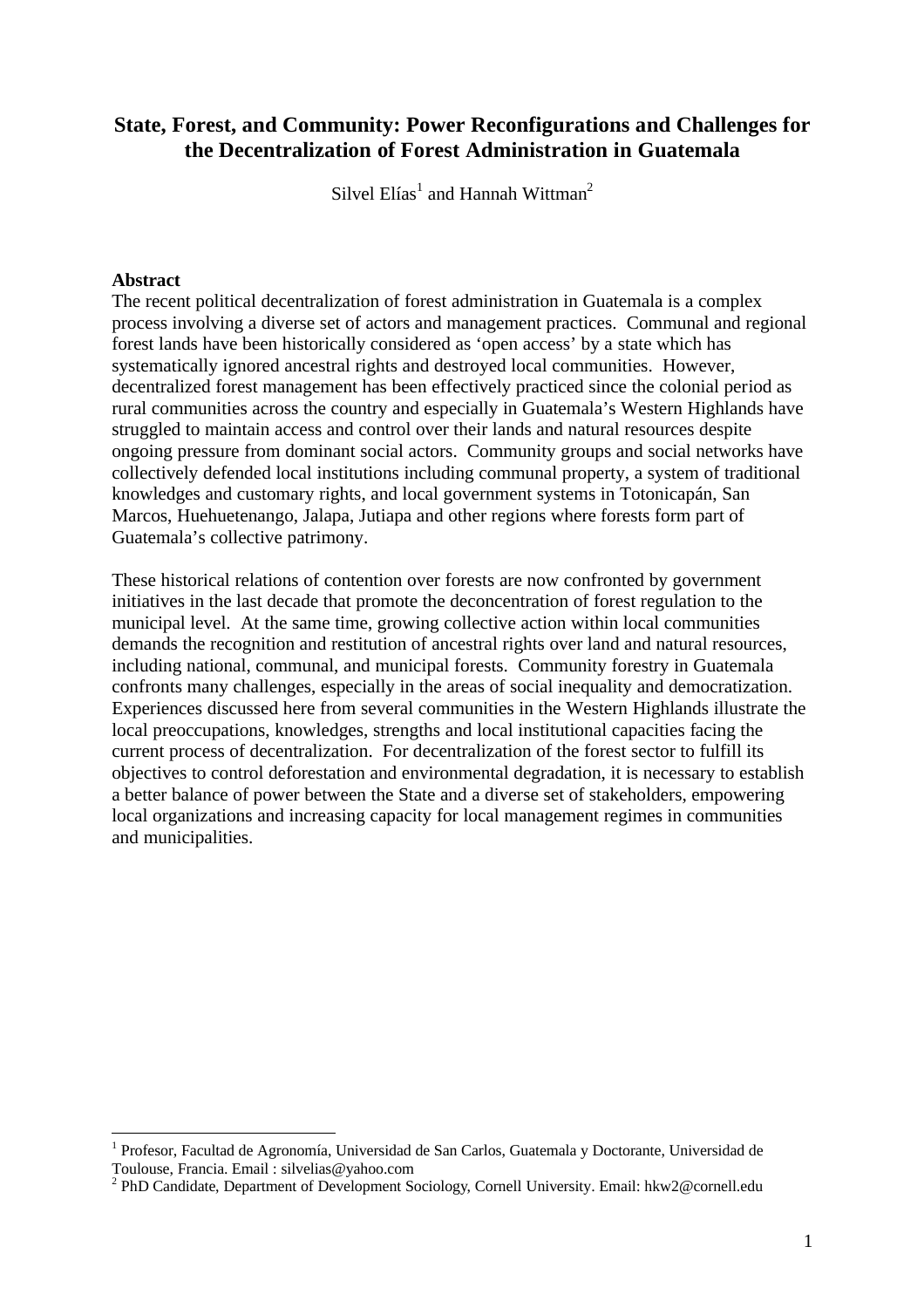### **Introduction**

In Guatemala, recent laws passed in favor of decentralizing forest administration seek to streamline natural resource use and conservation while increasing the participation of civil society in decision making around forests. This process has emerged from an imposed structural adjustment program combined with the signing of the 1996 Peace Accords that placed a formal end to 36 years of civil war. The Peace Accords included provisions for recognizing the historical claims of local communities over land and natural resources. In spite of recent advances in these areas, progress has been slowed by a lack of dialogue between local stakeholders and government agencies and by the maintenance of powerful interests that have dominated national history. In practice, decentralization of forest management in Guatemala has taken the form of "municipalization", or deconcentration, as a highly centralized forest regulatory system has been delegated to municipalities.

The principle challenge for decentralization in Guatemala is not only to transfer new responsibilities and administrative functions to local levels, but also to fundamentally transform historical power relations that have long excluded local villages and communities from participation. In the forest sector, this challenge proves to be doubly problematic as land, forests and other natural resources have historically been principle sites of social contention between local communities and government institutions, especially municipalities.

This chapter analyses the situation of local institutions for forest management with emphasis on Guatemala's Western Highlands. In this area, rural communities have preserved important mechanisms that have served to protect the few remaining forest areas in the Western Highlands since ancestral times, despite adverse conditions of social exclusion, extreme poverty, high population density and extreme land concentration. In this chapter, we describe the historical diversity and complexity of forest management systems in the Western highlands, and evaluate the recent decentralization initiatives, asking the following questions: In what ways does the Guatemalan process of decentralization via municipalization of forest regulation take into account the effectiveness of local institutions. How can rural communities overcome historical situations of exclusion vis-à-vis municipalities to become important allies in the efforts to democratize forest management?

### **The Struggle for Control of Land and Forests**

Guatemala's Western Highlands comprise one of the poorest areas in Latin America, where the poverty rates exceed 93 percent among indigenous populations and population density is the highest in the country outside of Guatemala City. Over 95 percent of farms in the region suffer from poor soils and are of sub-subsistence size. Highland forests are important not only because they produce benefits for local populations, but also for their contribution to global systems including protection of water sources and conservation of endemic species (Elías Gramajo 1997).

The source of present-day deforestation and conflict over the Western Highlands' remaining forests can be located in the agrarian policies imposed since the colonial period that have defined mechanisms of access, property rights, and land use. The confrontation between indigenous populations that sought to defend their patrimonial rights and governmental insistence on creating municipal jurisdiction for social control of these populations (Tiu and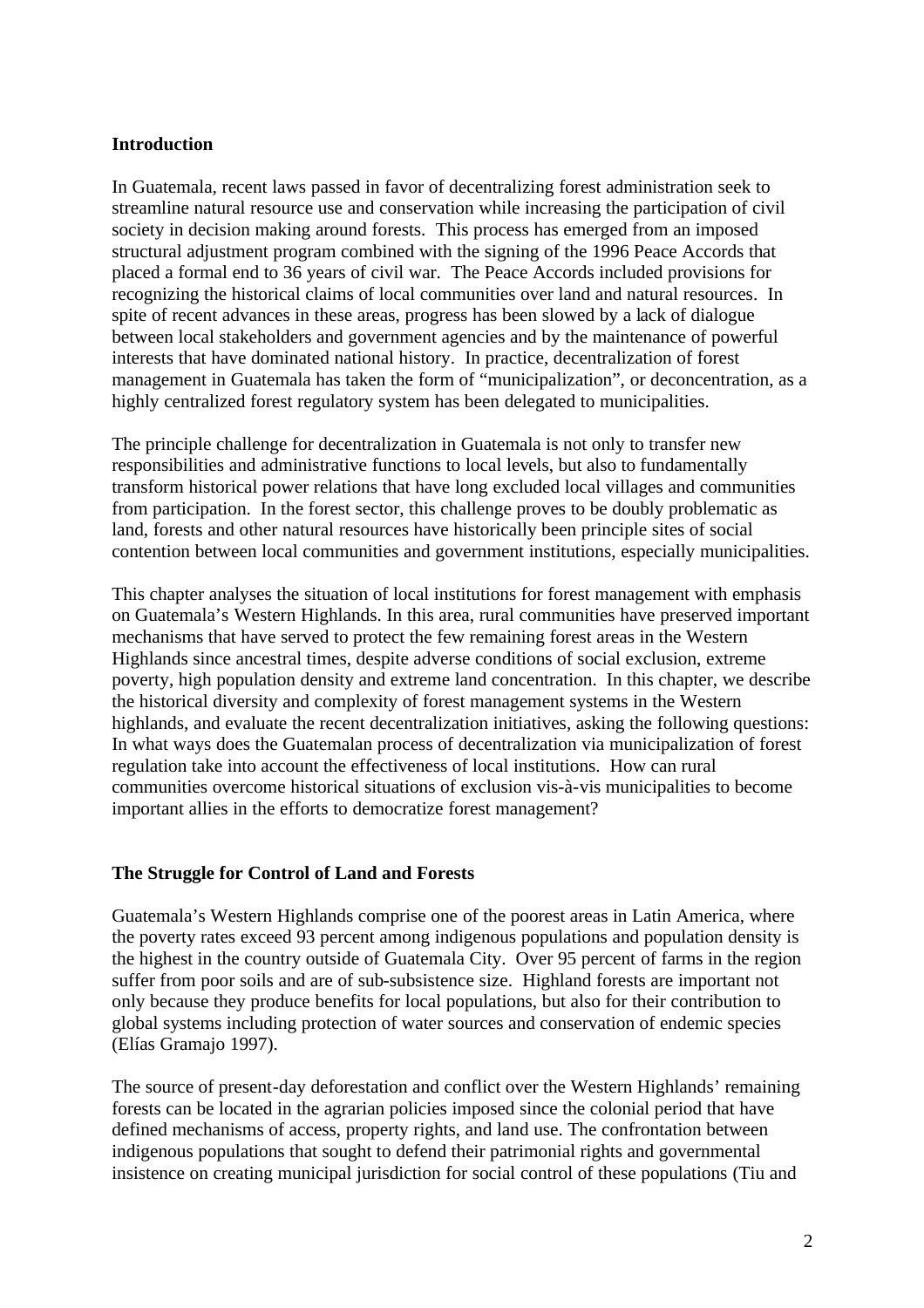García 2002) generated a chaos expressed in agrarian conflicts that have continued to the present day. During the colonial period, the Spanish Crown appropriated all land, subsequently granting "royal titles" to select indigenous communities. During the Liberal period at the end of the nineteenth century, state pressure was exerted on these communities to sell, rent, or divide their lands. Despite the existence of the "royal titles," land rights were lost or ceded to municipalities, which in turn passed use rights or titles to large coffee producers. Legal battles over these land rights continue to the present day. Despite provisions in the 1996 Peace Accords, which commit the state to recognition of traditional and communal land rights for indigenous communities, almost no such recognition has yet been achieved. Today, 70 percent of land is concentrated in just 7.9 percent of rural properties (INE 2004).

The link between poverty and environmental degradation has been well-recognized in the literature (see esp. Blaikie and Brookfield 1987). This link holds true in privately owned areas in Guatemala, which are almost completely deforested. However, aggregate forest cover in the Western Highlands has been retained at a higher rate than other areas in Guatemala over time. Various studies have attributed this conservation to greater community participation in the preservation of communal forest areas administered by a social collective, i.e., a village community or municipality (Veblen 1978; Utting 1993; Elías Gramajo 1995; Katz 1995; Elías Gramajo 1997; Secaira 2000; Wittman forthcoming). Villages, in particular, continue to exert historically continuous control over these areas based on internal norms, customs, and regulations that are periodically renegotiated and reinforced to fortify customary law, physical boundaries, and local social relationships. For example, local forest guards and village leaders (honorary, rotating positions) police forest areas for infractions, oversee communal plantings, regulate harvests, and maintain common lands for multiple community uses. Until the present day, management and administration have been differentiated between community and municipal entities depending on local history, customary rights, and circumstances. These mechanisms constitute the basis for the design of locally sustainable management institutions that have made possible the conservation of resources worldwide, but which often have lacked adequate recognition in the design of national and international policies (McKean and Ostrom 1995; Ostrom 2000).

### **The Forest Sector and the Crossroads of Institutional Scale**

State initiatives to regulate land and forest use during the last 30 years have been based on three principal laws and a variety of administrative agencies. At least four levels of decisionmaking for forest management exist, overlapping at different moments during any given decision process. First (going from above to below in accordance with their relative influence), the international level is comprised of international agencies and NGOs that place pressure on the Guatemalan government to adopt policies, agreements, and global discourses (structural adjustment, free trade, global climate change, biodiversity, sustainability). The influence of these international actors has been especially pronounced in the creation of parks and protected areas, which tend only to take into account the protection of environmental services (biodiversity, carbon sequestration) while failing to recognize the forest goods and services utilized by local populations.

A second level is represented by the group of governmental agencies that are linked to land and forests (National Forest Institute (INAB); National Council for Protected Areas (CONAP); Ministry of the Environment and Natural Resources (MARN); and the Land Fund) and also to a series of projects, networks, commissions, coordinating councils and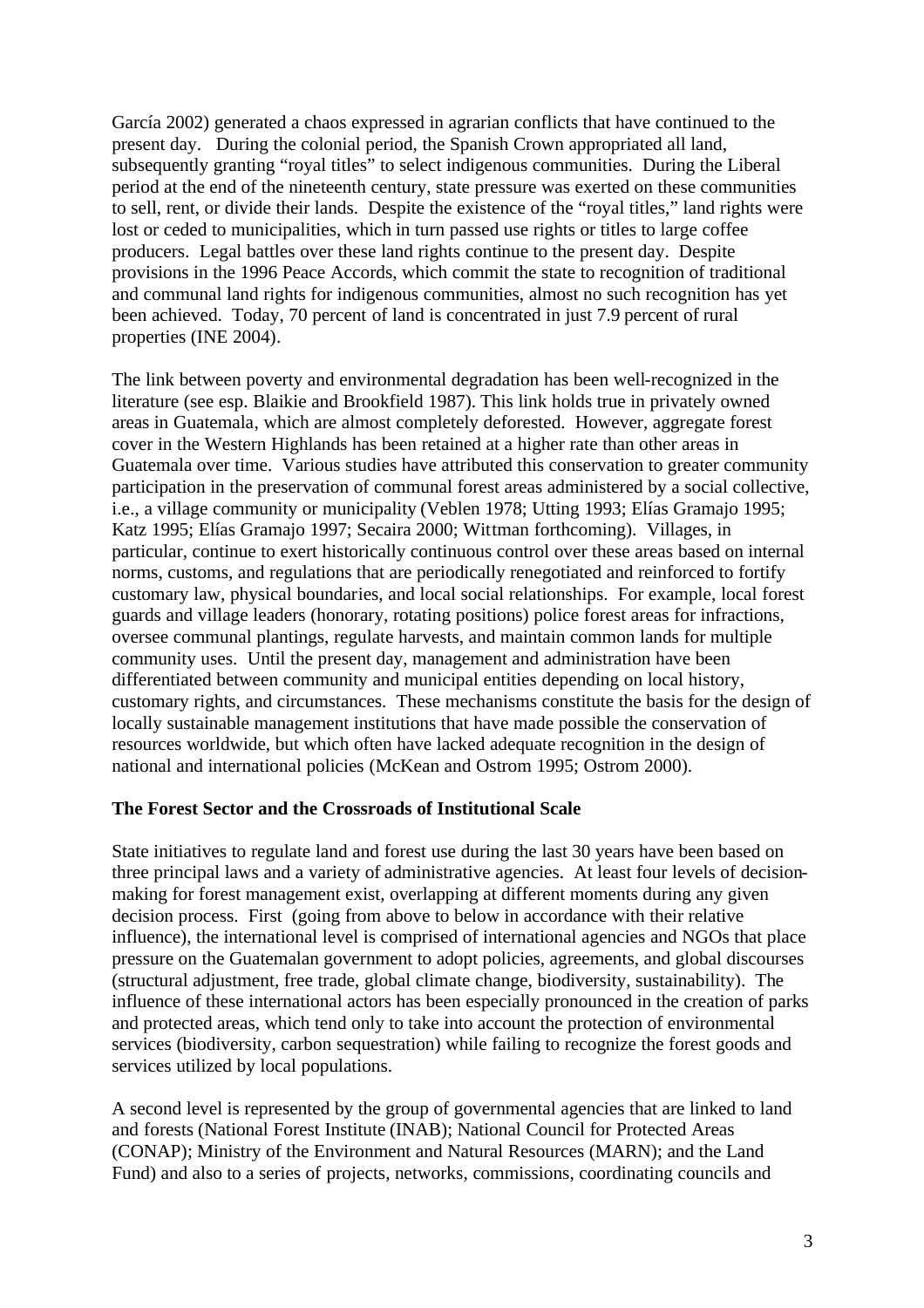technical assistance offices, rapidly diversifying and with policies changing according to the reigning government's orientations. At a third level, "intermediary institutions" including municipal governments and a variety of NGOS act as extensions of the state or are used by the state to extend its influence or control towards civil society.

Finally, a fourth level includes grassroots organizations with varying foci and levels of integration. Most related to forest initiatives are: the Indigenous Community, $3$ *Parcialidades*, 4 Local Associations, Indigenous Mayoralties, Auxiliary Mayoralties, Local Development Committees, Communal Assemblies, and other organizational forms. Of these, only the first three have legal status while the others operate based on customary and consuetudinary rights. The lack of legal representation is often utilized by the state to delegitimize the validity of these organizations, even though diverse experiences and studies in the Western Highlands have shown their effectiveness and contributions to sustainable forest management practices.

These four institutional levels, all of which participate in the current process of decentralization of the forest sector, are linked and result in a complex dynamic of scales, encounters, contradictions, and cooperation related to forest management. In Guatemala, the decentralization process currently underway follows a top-down model, a process that tends to "increase the power of the state at local levels, creating new organizational structures to control local populations" (Ferguson 1994); in addition to the fact that invariably institutional levels are cross-referenced by ever more powerful and diverse market pressures for forest goods and services.

## **Rights and Responsibilities: Where Is Forest Decentralization Going?**

What is the true direction of the decentralization process in Guatemala, given the complex framework of forest management institutions and the current emphasis on deconcentrating authority for forest management to municipalities? Is it enough to strengthen the technical and administrative capacity of municipal agencies? What is the space or role assigned to community organizations?

Faced with the failure and high costs of governmental forest management (PAF-G 2000), the state is currently attempting a decentralization policy that is justified based on the need to organize and ensure a better use of forest goods and services. The recent rapid changes in and implementation of policy imply that no final evaluation can yet be made regarding the direction or impact of the evolution of the forest sector and community forest management institution. However, considering the historical relations of power surrounding forest access and management, the complexity of the related institutional sectors, and above all the concrete experiences of the communities that currently manage communal forests, several observations can be made to help understand and reorient the current process of decentralization.

The new decentralization model was initiated in 1996, in an attempt to leave behind the image of bureaucracy and corruption inherited from previous government forest agencies. At the same time, the state sought new mechanisms to organize social relations around forests,

 $\overline{a}$ 

<sup>&</sup>lt;sup>3</sup> The Indigenous Community is a legal entity operating mainly in Eastern Guatemala, adopted by local organizations to ensure autonomy over local territorial issues.

<sup>&</sup>lt;sup>4</sup> Parcialidades are communal and kin-based organizations mainly oriented around community forest management in the Western Highlands.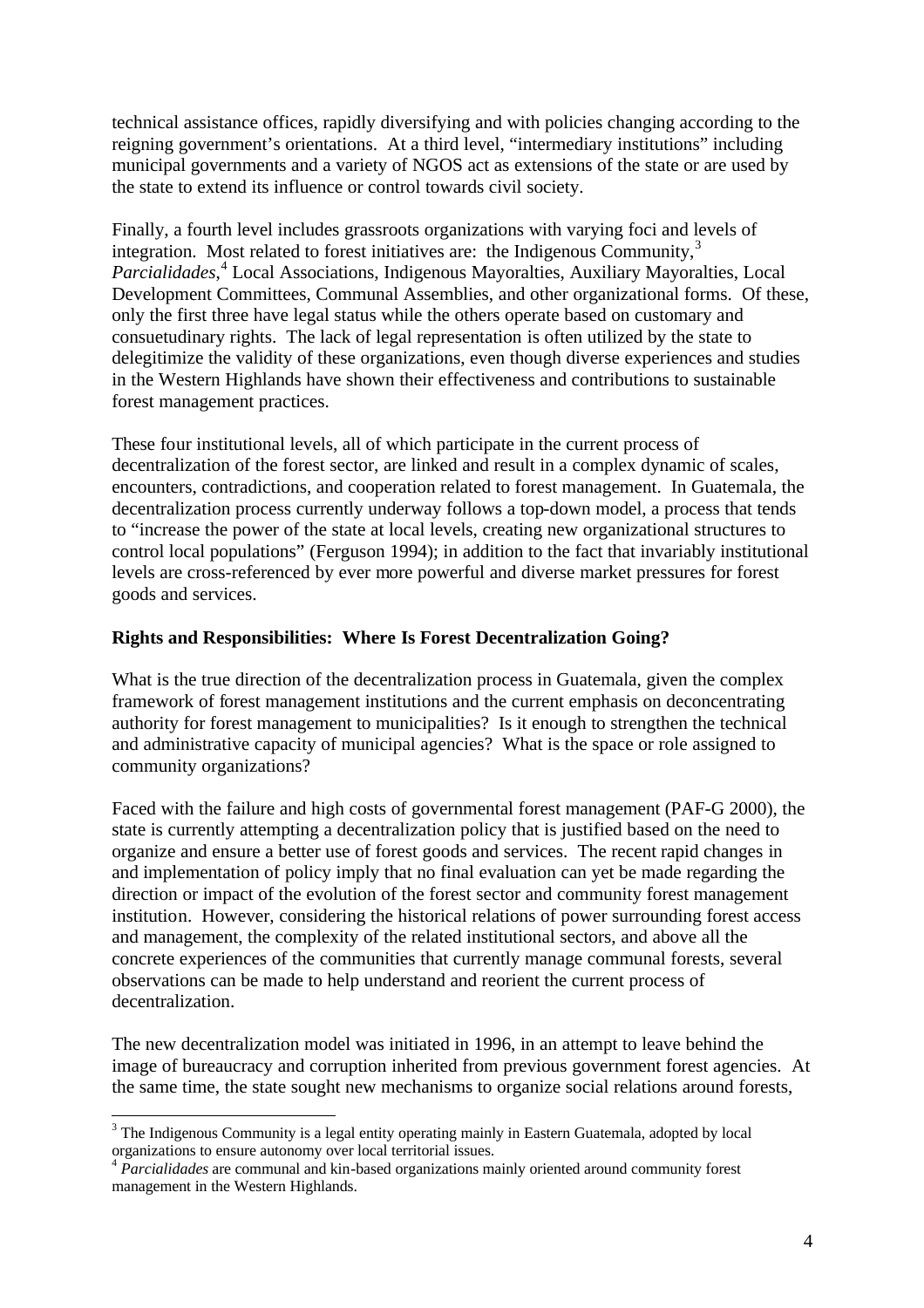and to delegate specific responsibilities to municipalities, who were guaranteed a position on the Director's Council of INAB, the newly created National Forest Institute. A sub-agency (BOSCOM) was created to deal specifically with community groups, but since 1996 has developed relationships with just five communities, instead focusing more on working with municipalities, especially in the creation of Municipal Forest Units (UFM). Why has BOSCOM reoriented its objective and in what way has this affected community forest management?

INAB has focused on strengthening municipal capacity, to the degree that these function as extensions of the central government. Conversely, communal forests have been a "headache" for the government institutions. As these forests represent practically the only remaining forest cover in the Western Highlands, both government and NGOs are interested in their preservation. However, community organizations continue to have little confidence or credibility in government institutions, as historically relations with these entities have placed communal patrimony at risk. Skepticism and resistance to government initiatives remains high. For example, at the end of the 1970s, the USAID Project *Bosques Comunales* (exercised through the now extinct government forest agency INAFOR) pressured various communities of the Western Highlands to implement forest management activities based on timber extraction, arguing that such management would improve forest benefits and forest health. Communities saw the initiative as a means for external actors to appropriate local timber and other forest resources. As a result, the community of San Francisco el Alto in Totonicapán made the decision to prohibit the municipality to enter into agreement with any external entity (governmental or non-governmental) related to the question of communal forest administration and resistance to government initiatives in the region has continued. Nonetheless, the communities continued with their own programs of forest administration including the development of tree nurseries and seedling production, reforestation, forest monitoring, and harvest regulation, resulting in a maintenance of forest cover to the present day.

## **Conflict, Adaptation, and Resistance: Decentralization and Community Forest Administration in the Guatemalan Highlands**

The Western Highlands represent a rich diversity of community and traditional management experiences. Guatemala's 23 ethnic and linguistic indigenous groups comprise over 65percent of the country's population, and each community has developed a set of relations and experiences over time based on local conditions, resources, and history. Power relations and dynamics within communities are as diverse as the communities themselves. The traditional cargo system of communal governance historically has had little formal participation by women and the poorest sectors of society. However, in practice women and poor people have traditionally maintained their access to fuelwood and forest products, while men have the right to harvest timber. Women also have important roles in seedling production, reforestation, and maintenance of communal areas for grazing. Issues of gender equity are at the forefront of discussion in several indigenous organizations in Guatemala, and continue to be an issue of negotiation.

Guatemala's recent policies for deconcentration and decentralization of forest administration and management do little to recognize the diversity of local systems that are adapted to the history and local conditions of each community. Instead of integrating a process of strengthening local capacity and increasing participation for all sectors of society (women, poor, etc.) in forest administration, the policies have resulted in creating yet another layer of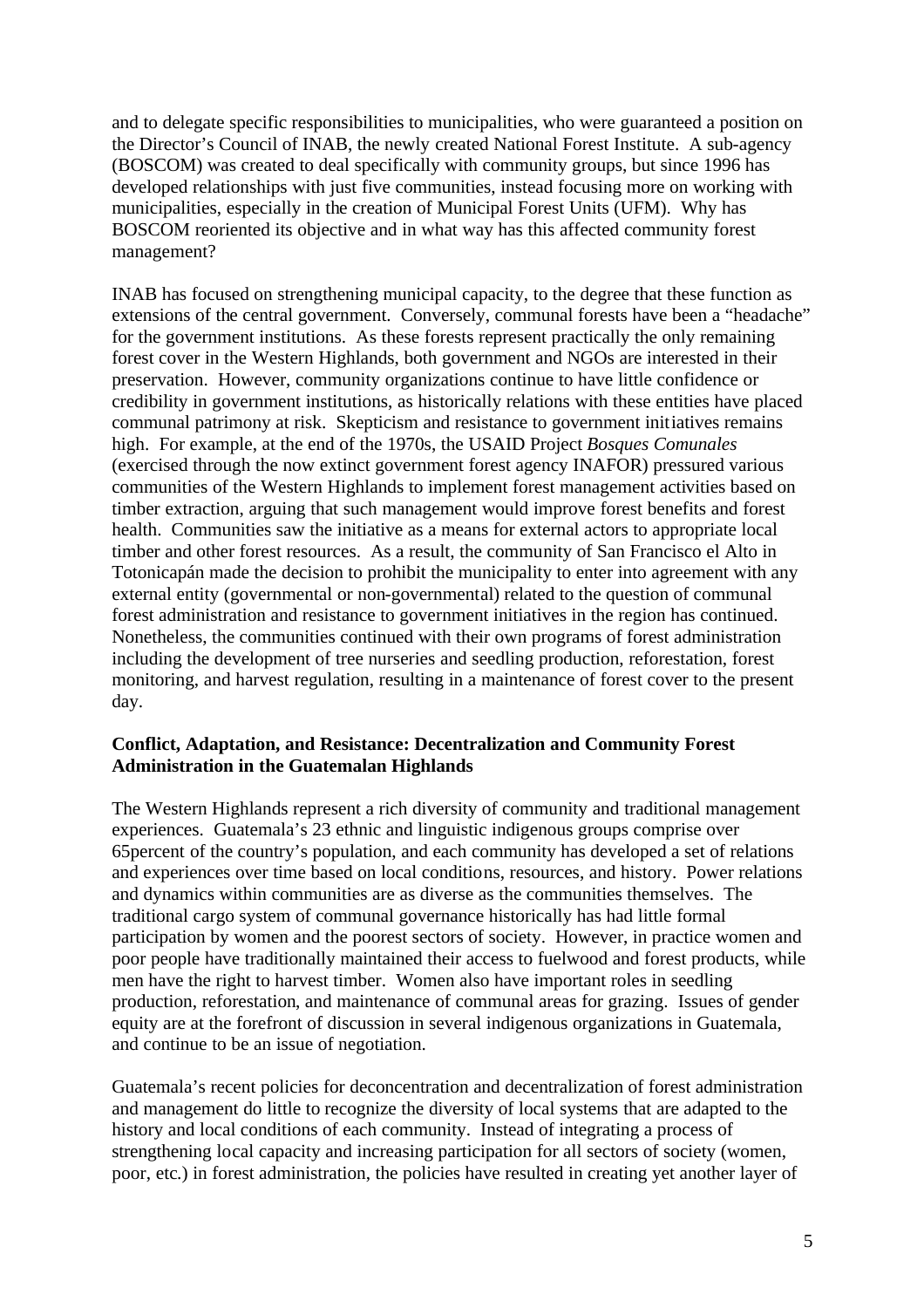exclusion in which municipal governments and external organizations have assumed the right to regulate forest use and management.

## *a. Negotiations between local and municipal actors*

One positive experience illustrates the potential of municipal-communal negotiations over forest access and administration. Recognizing the importance of local actors in forest administration, the municipalities of San Juan Ostuncalco and Concepción Chiquirichapa in Quetzaltenango have used their capacities, newly awarded through the forest decentralization initiatives, to pursue collaboration agreements and reaffirm links to community groups. Here, local capacity is not only recognized by the municipal government but efforts are also made to strengthen it. In San Juan Ostuncalco, a municipal office has been created to coordinate and support capacity-building activities with local groups, while in Concepción Chiquirichapa the municipality has signed an agreement with local farmers to regulate the harvest of forest litter, traditionally used as the principal organic fertilizer in potato cultivation.

However, this type of positive collaboration has not been the norm throughout the Western Highlands. In Quetzaltenango, the historical relationship between municipal and village level authorities has been characterized as much more horizontal and balanced when compared to other municipalities in the region (Grandin 2000). The main contradiction expressed in Guatemala's Western Highlands is that despite the growing recognition of local contributions and capacity for forest protection, state policies and actions have not always respected or strengthened these initiatives. Instead, local experiences abound in which the state has destroyed, annulled, failed to recognize or co-opted local institutions. Instead of recognizing and legitimizing local and community-level capacity for forest management and protection, the Guatemalan decentralization process in general seeks administrative efficiency through the imposition of top-down models of forest control operationalized through municipal forest offices.

Governmental policy and INAB regulations now require communal forests to be submitted to licensed technical "management" practices, which clash with local perspectives. Community members associate "management" with timber harvest practices and clear-cutting, based on what they see occurring on private and government-managed forest areas. Communal forests, on the other hand, are conserved for fuelwood extraction (usually deadwood) and harvest of forest litter and other non-timber forest products. In addition, these forests serve as sources for local water supplies (perhaps the most valuable benefit of Western Highland forests) and as sites for sacred or religious activities. Government insistence on a specific kind of externally approved and licensed "management" ignores local practices, knowledge, norms, rights, local governments and local arrangements or "institutionalities" that have persisted for many generations and have sustained local forest management practices.

## *b. Adapting local administration models and relations with external entities*

Due to communication difficulties and lack of legal recognition, many local communities have resorted to creating or transforming themselves into legally constituted entities in order to better negotiate with municipal and state entities. The results of these "new" organizations have been diverse, as some were created as a strategy to represent the entire social collective/members while others were created to represent special interest groups or small groups of power-holders (Elías Gramajo and Reyna Contreras 1999). For example, the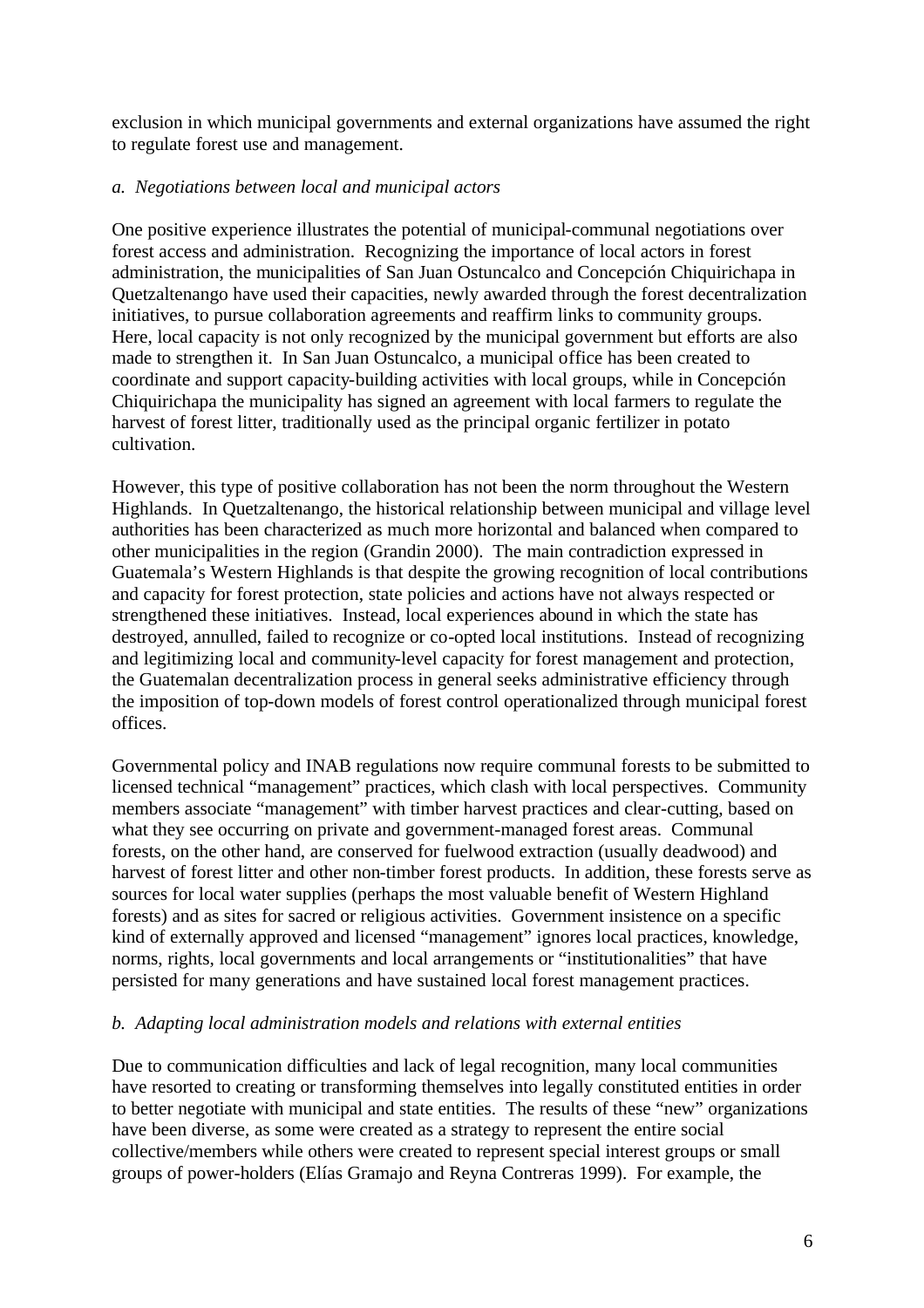*Parcialidad de Vicentes* was formed just 15 years ago (in comparison to all the other p*arcialidades* in Totonicapán which date back more than half a century) as a local defense strategy to reaffirm territorial rights following a conflict with the state. Currently, this group continues to administer the forest with strong coordination with the traditional local governments, the *Alcaldía Auxiliar* and the *Asamblea Comunal*.

After many years of autonomous management, the *Parcialidad Baquiax* in the municipality of Totonicapán established links to BOSCOM to implement a forest management plan in the area. This *parcialidad*, like all others in Totonicapán, existed for the purpose of forest administration, had legal standing, statutes, and even a registered land title for the communal forest holdings. To facilitate its work with the *parcialidad*, BOSCOM required the creation of a Forest Committee with higher standing and authority rights than the original leadership*.* This Forest Committee became an intermediary between the original Director's council and Assembly and the government agency. The internal Forest Committee emitted even more rigid regulations for access and forest extraction in order to comply with the BOSCOM Forest Management Plan. These new regulations principally affected the poorest members of the *parcialidad* and members of the neighboring village that even without formal membership in the *parcialidad* had traditionally been allowed to harvest forest products.

In similar cases in the area, grassroots organizations resisted compliance with rules imposed by outsiders. Realizing that they were putting their control over local processes at risk, the local organizations chose to continue operation based on their own collective initiatives (ADEGO et al. 2002).

## **Implementation of New Entities and Rules**

### *a. New models and regulations*

As part of their alliances with state agencies and environment-development organizations, several municipalities have adopted new forest administration models that have in common a total centralization of decisions at the municipal level, in addition to the creation of new administrative entities. For example, in the municipalities of Quetzaltenango, Totonicapán, Zunil and San Martín Sacatepequez, the ProBosques project has stimulated the creation of Protected Areas Departments (DAPs) to facilitate implementation of new rules and regulations, in which local management is formally and completely suspended in favor of municipal administration.

# *b. Reduction of benefits, criminalization of local practices, and reduced environmental protection*

In the municipalities of Sibinal, Tacaná, Ixchigúan and San José Ojetenam in the department of San Marcos, communal forests are administered by community groups that have continued to struggle for recognition of their ancestral rights to these forests. Informal agreements had long existed between municipal and village level governments regarding use rights over municipal forest resources. Here, local control has historically resided not in the municipalities, but in community organizations that have been linked to the resources and have effectively protected the resource and limited access and use to local needs including fuelwood, water protection, local construction, and space for religious activities (Wittman 2001; Reyna 2002). With the recent creation of Municipal Forest Offices as part of the decentralization process, decisions and licenses for forest activities are now generated from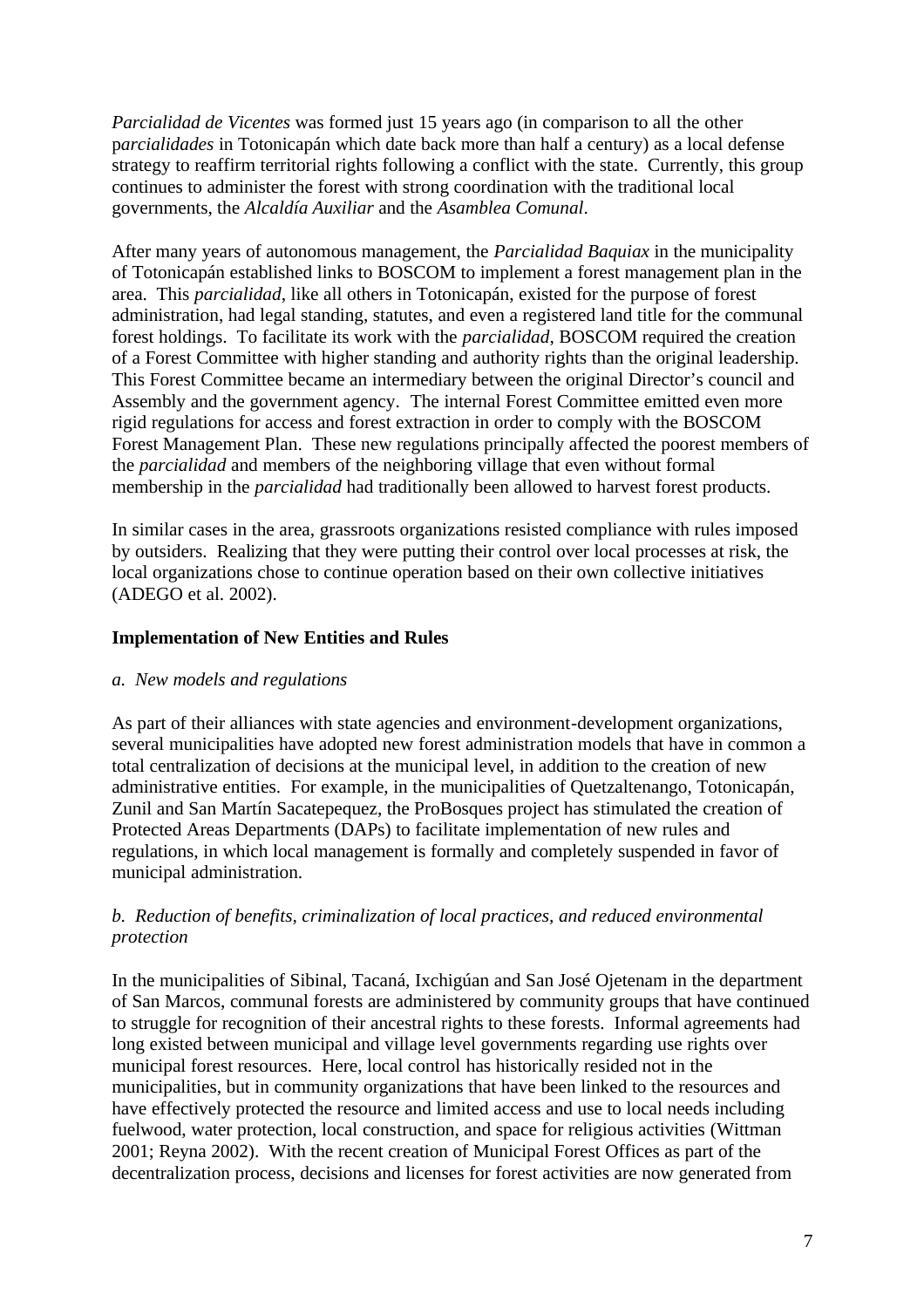these offices. This measure has increased municipal power over the forest areas within municipal territorial boundaries, but has in turn severely weakened the capacity of local groups who historically have protected the forests, putting forest stability at risk in addition to limiting forest access for traditional users.

With the installation of Municipal Forest Offices, municipalities have effectively increased administrative capacity and have obtained access to resources from licensing fees authorized within their jurisdiction. However, these funds are rarely reinvested or shared with the communities that live in and near the forests under question. For example, in the municipality of Ixchiguán in the department of San Marcos, each communal forest is linked to a specific local community group charged with control and administration. The establishment of a Municipal Forest Office in Ixchiguán has given fuel to municipal elites that seek to remove control over the remaining timber in the municipality from the hands of the traditional village groups.

In this sense, the municipality-INAB agreement is mutually beneficial given that the former obtains income and increases their jurisdiction, and the latter is able to "delegate" the implementation of their politics and administrative instruments to the municipality. However, communities have been faced with increased responsibility (and accountability) for forest protection, while local benefits have been reduced as well as local administration and negotiation power. For example, where permission for fuelwood extraction had traditionally been granted at the local or community level, municipal licenses are now required even for subsistence use from communal forests, thus "centralizing" control over these resources. At the same time, failure to obtain a license for extraction thus criminalizes subsistence use of local resources. Local experience indicates that fewer than 10 percent of local residents are able to manage the bureaucratic obstacles and costs to obtain municipal licenses, which require travel to distant cities in addition to literacy and financial resources to pay the fees. Fearful of retribution for failing to obtain a license, many families either harvest fuelwood at night or send women and children to collect the wood, a task that traditionally had been carried out by men. Usurping the authority of local forest guards in favor of municipal forest guards has reduced forest monitoring overall and led to an increase in illegal logging by outsiders.

#### *c. Creating and co-opting new local associations*

An example from recent history illustrates some possible outcomes of new intermediate layers, where space is created for corruption and co-optation. In the 1980s, an epidemic infestation of pine beetle (*Dendroctonus sp*) and restrictions imposed by the armed forces during the civil war limited the capacity of local administration and led to an increase in illegal extraction of forest products by non-community members. Faced with rapid forest degradation, several external environmental organizations offered assistance, but found that local groups lacked legal standing. The environmental agencies promoted the constitution of a new umbrella organization Uleu Ché Já in the municipality of Totonicapán, meant to serve as a parallel institution to the traditional representatives of the *Associaión de las Alcaldes Auxiliares* and the *Comité de los 48 Cantones.* The new organization quickly became a point of reference for community forest management initiatives, but soon lost credibility, suspected of being controlled by the municipality, which for years had openly opposed the recognition of local and community management rights.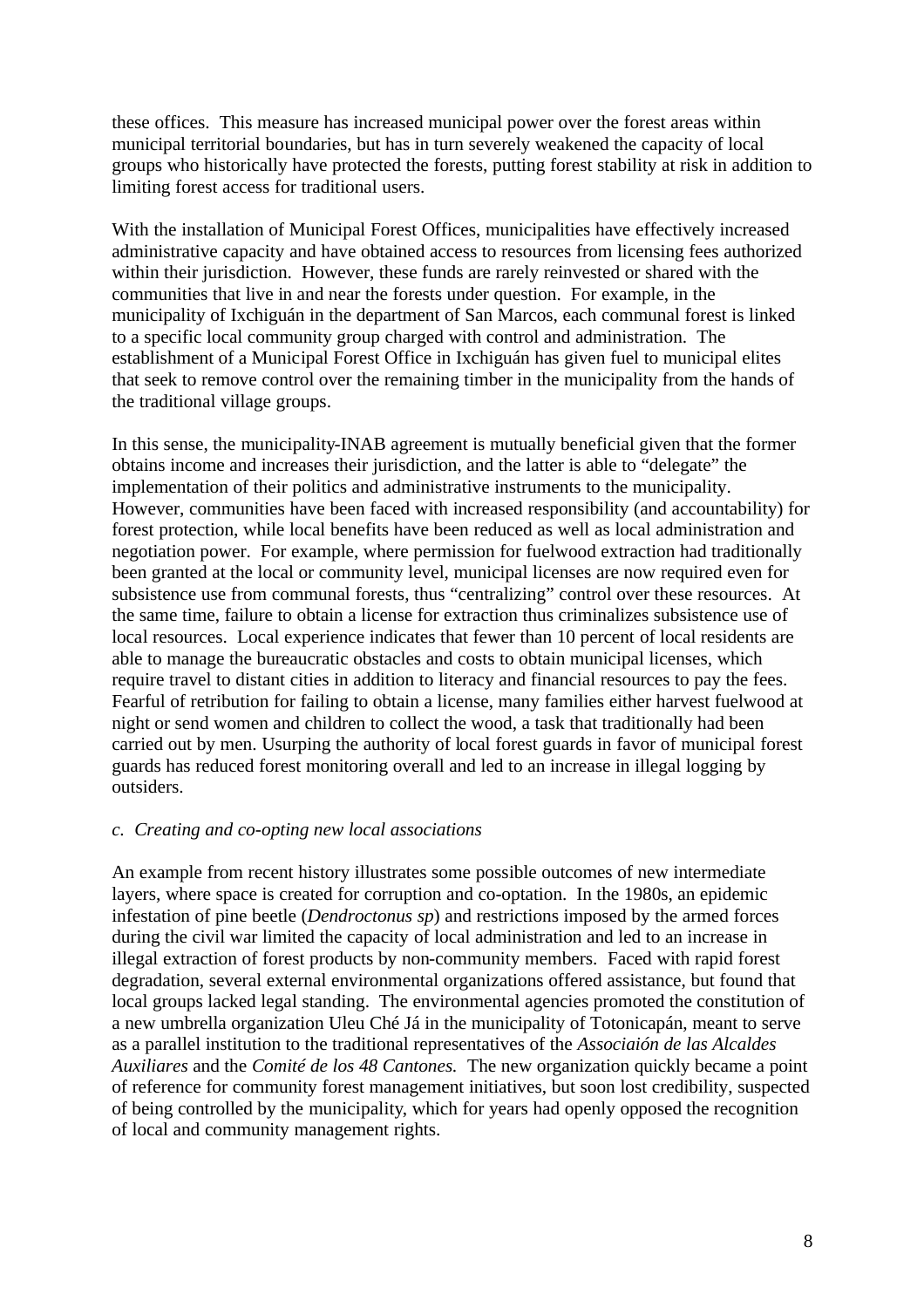Some local community organizations in the Western Highlands have recuperated from this "state co-optation," however, and traditional community groups have continued to function despite the political pressures and governmental intervention (Dary et al. 1998).

# **From Communal Forests to Protected Areas: Where Does Community Administration Fall?**

Faced with the difficulty of implementing forest management plans and with the growing wave of conservationist discourse, the future of the Western Highland communal forests may be increasingly directed towards newly created Protected Areas, moving even further away from a decentralized or local communal forest management. Promotion of such areas dates back to the 1960s, when the National Park Maria Tecún was created to protect the communal forests of Totonicapán. The highlands' many volcanoes were next declared as parks and more recently, protected areas were designed around Lake Atitlán, the Sierra de los Cuchumatanes and the Visis Cabá Biosphere. However, in almost all of these cases government implementation never left the planning stages.

Since 1997 several municipalities are converting communal and municipal forests within their jurisdiction into protected areas with the support of environmental NGOs, for example, in Tecpán Guatemala, Quetzaltenango, Zunil, Totonicapán y San Martín Sacatepequez, Cuilco and Tacaná. This tendency is linked to the growing interest of international organizations in Western Highland forests, including the World Bank with the Integrated Management of Natural Resources in the Western Highlands (MIRNA) project, the Inter-American Development Bank with the Prioritization of Strategic Areas in the Western Highlands (PARPA) project, projects under the Global Environmental Facility/United Nations Development Program, and other similar initiatives.

Government forest protection measures have had harmful results in certain cases. For example, in the 1980s, measures were taken to protect the pinabete tree (*Abies guatemalensis*), one of the Western Highlands' endemic species that is severely threatened by commercialization as a "Christmas tree." This measure was a typical example of responsibility transfer and reduction of local benefits, as the state totally restricted any local use of this traditional resource and in return required communities to participate in its protection, ignoring that in many cases community organizations had specific measures in place to control use of this species, used in certain instances as wood for construction. With the new legal measure many communities abandoned their protection systems as they no longer were allowed to use the resource, which brought as a consequence an increase in illegal harvest.

The intensification of these new proposals around communal and municipal forests of the Western Highlands have resulted in misgivings about the future role of rural communities as key actors in the local administration of their traditional natural resources, and the benefits that local communities will gain through the new initiatives.

## **Conclusions and Lessons Learned**

The new powers assigned to municipalities by the 1996 Forest law, the creation of Municipal Forest Units (UFMS) and access to forest incentives by municipalities and communities have been referenced by a recent CIFOR study as positive examples of the decentralization of the forest sector in Guatemala (Ferroukhi and Echeverría 2003). However, little attention was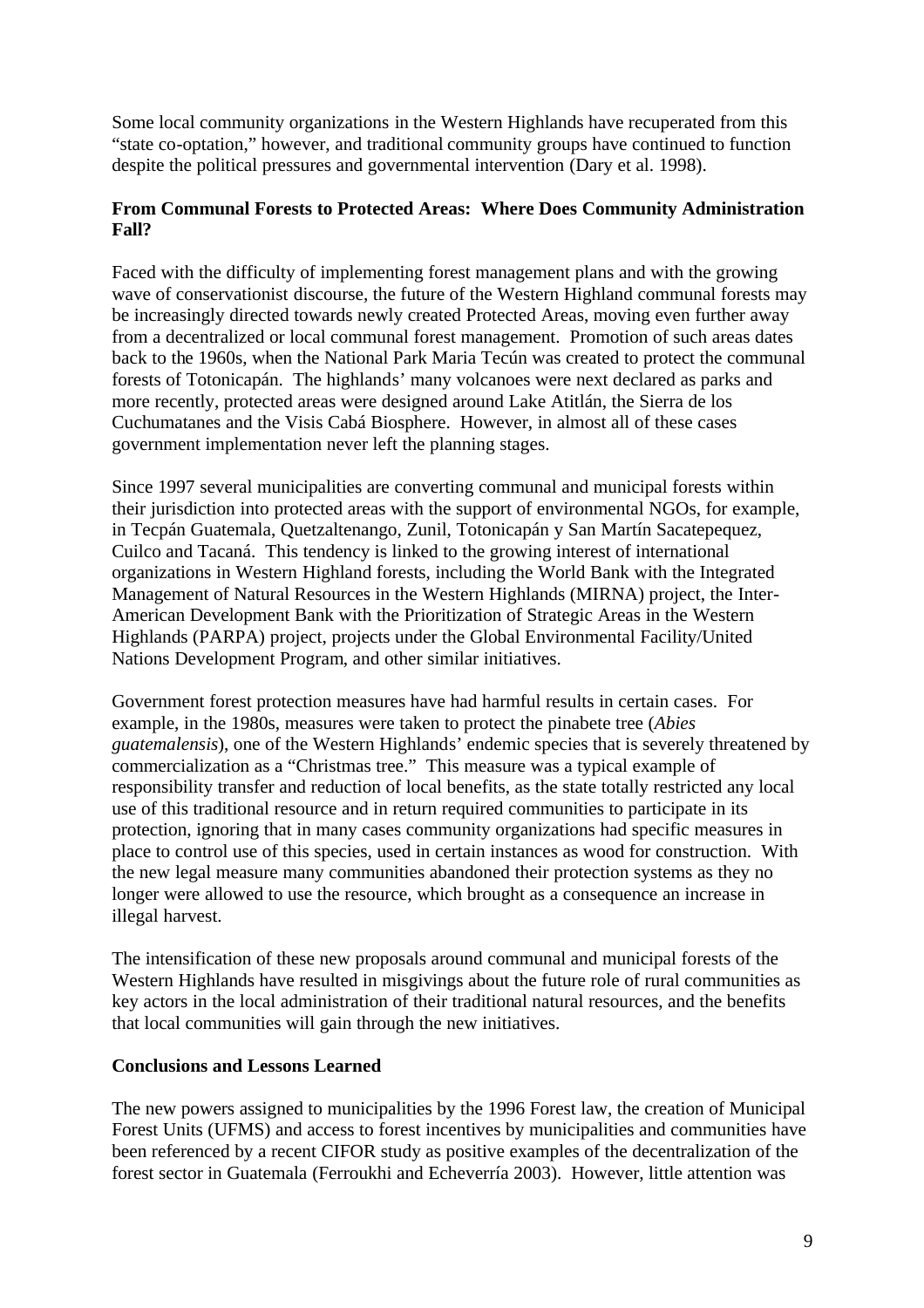given to the impact of these measures on existing local institutions and administration programs.

Here, we have sought to show that local institutions in Guatemala have played an important role in the management and administration of local and communal forest resources. Strengthening municipal forest management programs is important in the current process of decentralization in Guatemala, but does not go far enough to guarantee an authentic decentralization to traditional user communities. Currently, the decentralization program does little to support the rights of local institutions linked to communal forests, and actually weakens systems of communal management that have protected the few remaining blocks of Western Highland forest.

Access to forest incentives by rural communities is insignificant in comparison to the number of (mostly private sector) actors currently participating in state-subsidized reforestation and forest management programs. Strict government requirements for participation (including legal land titles and legal standing for community groups) are out of reach for many communities. The subject of land titles, for example, continues to be taboo in many parts of the Western Highlands, where communities historically have engaged in struggle with the state to protect their land rights which continue to be the source of ongoing territorial conflicts (Lovell 1985; Davis 1997; Palma and Taracena 2002; Grunberg 2003). The required elaboration of a technical forest management project is another barrier due to its cost. Finally, projects that must conform to INAB-approved management practices generally do not make allowance for local needs.

These financial incentive programs could potentially be useful to local communities not only to finance forest programs, but also to stimulate other productive activities and strengthen local organizational capacities and social equity programs. For example, AMEDIPK, a women's group in Huehuetenango, has achieved recognition for their forestry activities; another association in Sololá has successfully based its employment and income strategy on forest activities. However, additional study is needed to better understand how these forest resources contribute to improving living conditions, social equity, and local administration. Caution must be taken to ensure that resources are not used to consolidate the power of existing traditional economic and political elites.

The major efforts under the framework of forest sector decentralization have focused on strengthening municipal forest administration capacity. This has increased the power of the municipalities to generate income (via licensing and sales of municipal forest products) and has also increased their control over all forest resources within their territorial jurisdiction. It has also extended state control over these natural resources, as municipalities have historically represented the strengthening of central power over society. The process of forest sector decentralization has been severely limited, however, by the failure to develop instruments to implement decentralization as a national strategy. In the forest sector, current programs resulting from the 1996 Forest Law assign responsibilities to municipalities, but are not linked to other decentralization initiatives such as those emanating from the more general Decentralization Laws passed in 2002 requiring the implementation of Urban and Rural Development Councils.

Increased capacity for forest management at the municipal level does not necessarily mean an increase in the capacity of local-level management and administration. Recent experiences have shown the growing subordination of community organizations to municipal agencies to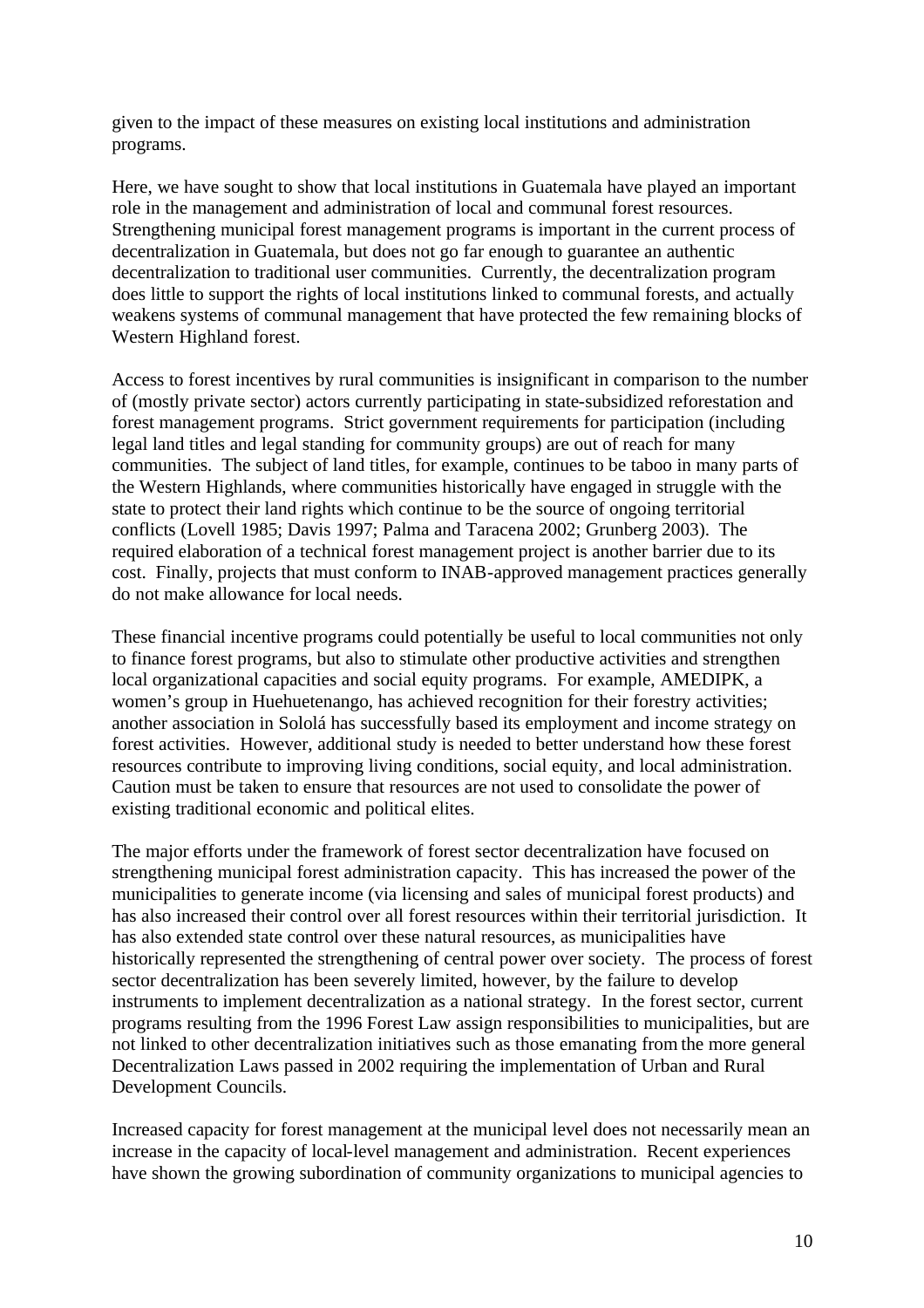be counter-productive within a framework of policies designed to improve the quality and benefits of forests for local development. Local institutions linked to the governance of communal resources in the Western Highlands have made important contributions to the conservation and management of remaining forests in the region, but this contribution has not been sufficiently valorized within the decentralization policies currently underway in the forest sector. How can local capacity for forest management be recognized and strengthened through a decentralization program? We recommend the following:

- ? Regularize and legalize communal land tenure based on ancestral rights to guarantee community control over forest use and administration.
- ? Develop community land use planning programs in coordination with state agencies. This may be a challenge. In addition to issues of power inherent in such negotiations, the state views land use planning as a technical exercise rather than a social and political process.
- ? Create a dialogue around how traditional forest management practices and knowledge can be integrated with technical forest management practices promoted by state and nongovernmental agencies. At the global policy level, increasing recognition and valorization [validation?] of local knowledge and management systems should facilitate discussion on how to integrate these objectives.

Within the framework of the proposed decentralization of forest and natural resource management, governmental and related agencies should establish mechanisms to recognize and support local administration carried out by local institutions, adapting these mechanisms to local specificities and strengthening local organizations. Such measures would serve to consolidate social capital and concretize the proposals of grassroots organizations, establishing clear rules of interaction but not subordinating local governance structures to municipal authorities and other governmental, political, or economic agencies. Only thus can a truly effective and democratic decentralization occur for Guatemala's forest administration system.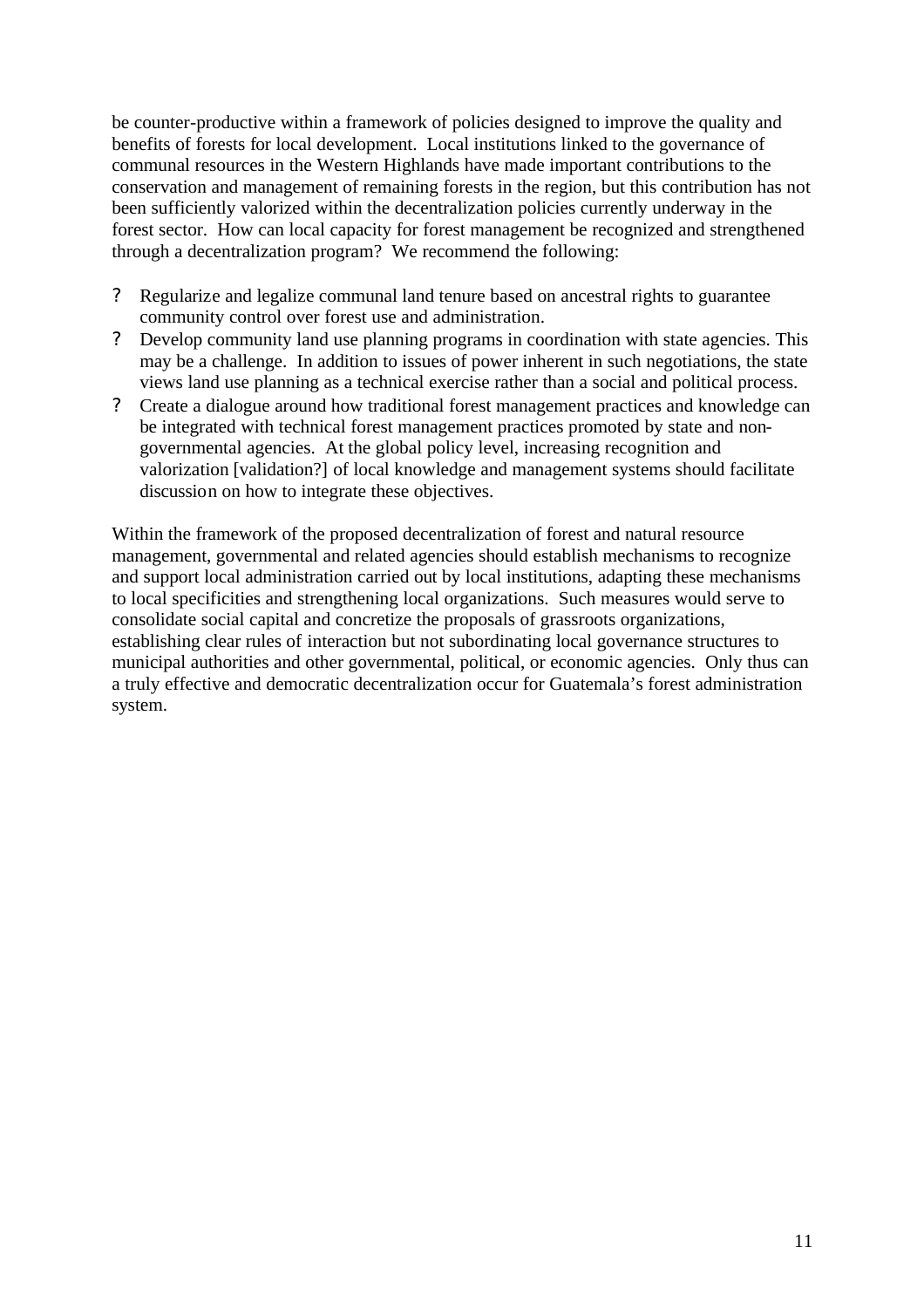#### **References**

ADEGO, AMEDIPK, CASODI, MAGA, and RUTA 2002 Poder Local, Participación y Descentralización. Lecciones aprendidas desde la perspectiva y experiencia de organizaciones locales. Unidad Regional de Asistencia Técnica. Blaikie, Piers, and Harold Brookfield 1987 Land Degradation and Society. New York: Methuen. Dary, C., S. Elías, and V. Reyna 1998 Estrategias de sobrevivencia en ecosistemas frágiles. Los chortís en el oriente de Guatemala. Guatemala City: FLACSO. Davis, Shelton 1997 La tierra de nuestros antepasados. Estudio de la herencia y la tenencia de la tierra en el altiplano de Guatemala. Guatemala City: CIRMA. Elías Gramajo, Silvel 1995 Tenencia y Manejo de los Recursos Naturales en las Tierras Comunales del Altiplano Guatemalteco. In XIX International Congress/Latin American Studies Association (LASA) 95. Washington, DC. Elías Gramajo, Silvel 1997 Autogestión Comunitaria de Recursos Naturales: estudio de caso en Totonicapán. Ciudad de Guatemala: FLASCO. Elías Gramajo, Silvel, and Violeta Reyna Contreras 1999 Comunes y Cacicazgos: El control de los bosques y territorios en Totonicapán. Guatemala City: FLACSO. Ferguson, James 1994 The Anti-Politics Machine: 'Development', Depoliticization, and Bureaucratic Power in Lesotho. Minneapolis: University of Minnesota Press. Ferroukhi, L. , and Echeverría 2003 Las políticas de gestión forestal descentralizada en Guatemala. *In* La gestión forestal municipal en América Latina, ed. L Ferroukhi. 89-112: CIFOR -IDRC. Grandin, Greg 2000 The Blood of Guatemala: A History of Race and Nation. Durham: Duke University Press. Grunberg, G. 2003 Tierras y territorios indígenas en Guatemala. Guatemala City: FLACSO/MINUGUA/CONTIERRA. INE, Instituto Nacional de Estadísticas 2004 Informe del Censo Nacional Agropecuario. Guatemala City: http://www.segeplan.gob.gt/ine/index.htm. Katz, Elizabeth G. 1995 Guatemala: Land Tenure and Natural Resources Management.: World Bank, Latin American and the Caribbean Regional Office. Lovell, W. George 1985 Conquest and survival in colonial Guatemala: A historical geography of the Cuchumatán Highlands 1500-1821. Kingston: McGill-Queen's University Press. McKean, M., and E. Ostrom 1995 Bosques comunales en propiedad común: ¿Solo un vestigio del pasado ? Unasylva 46:3-15. Ostrom, Elinor